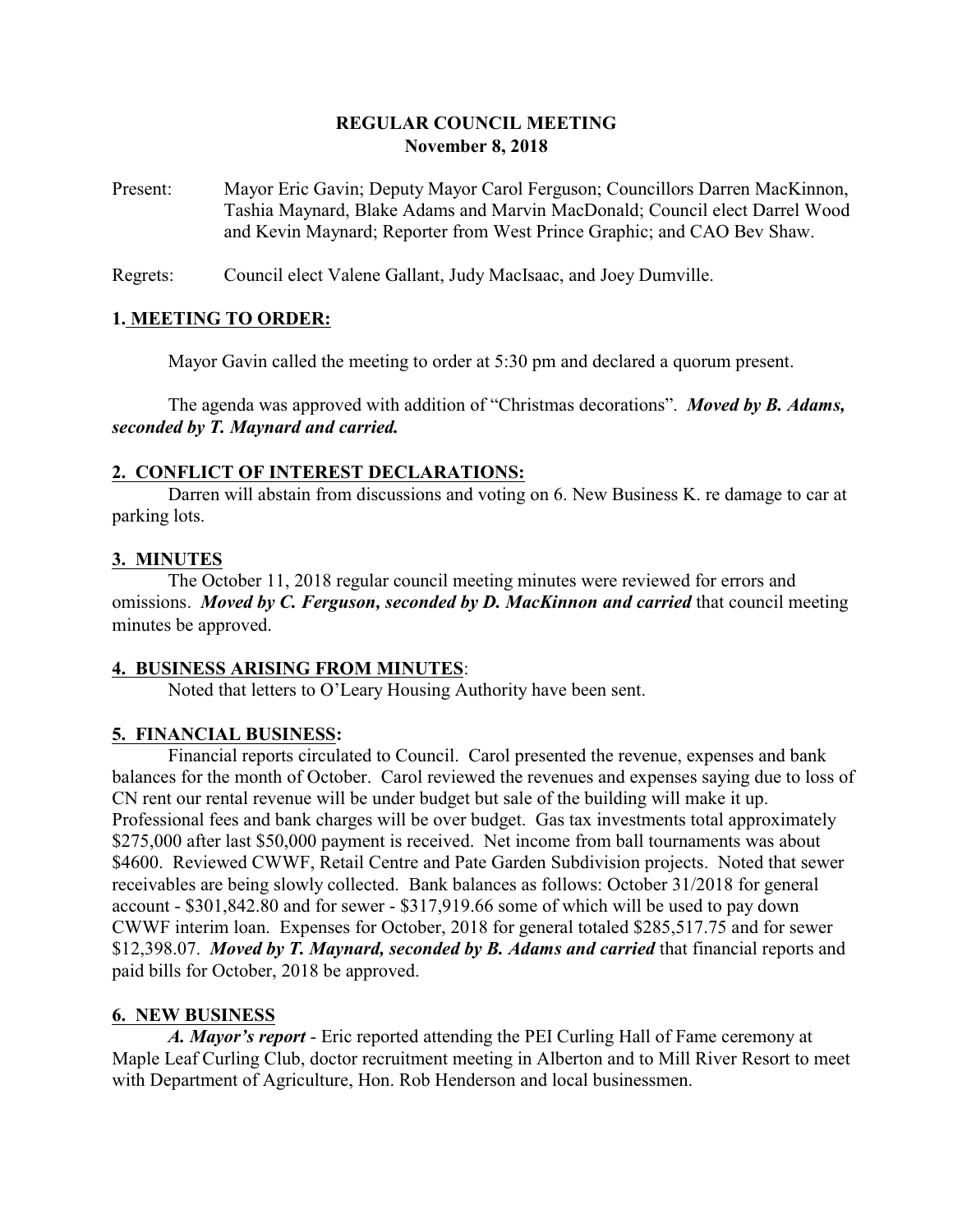*B. Administrator's report -* Bev reported that daycare renovations are complete and tenants are very happy with it. Still working on IRAC sewer rate review, finishing up election documents, and tax concessions were issued. Bev attended the Community Inclusions Employer Appreciation luncheon on Oct.  $25<sup>th</sup>$  and an administrator's workshop on Nov. 1<sup>st</sup>. Explained that Dale had to be called in during his holidays for emergency work at the lift station and lagoon. Two building permit applications on agenda for Council approval. Bev's overtime at 9 hours, 2 weeks of 2018 vacation left; Dale's overtime at 41 hours, increase due to holiday callback, holidays used; Jessica's overtime at 13 hours.

## *C. Reports from Departments*

*Streets & Sidewalks* - Tashia reported that all streetlight banners need to be replaced before spring. Water issue on Water Street seems to have improved.

*Recreation -* Report from Jessica to be circulated. Tashia mentioned the newsletter which needs improvement.

*Development* - Blake reported that subdivision is complete with one confirmed sale to date. Construction on O'Leary Retail Centre is not finished with landscaping and lines on parking lot left on our part but Province has started, as of October  $17<sup>th</sup>$  on the interior. Council wants compensation on loss of rent since Oct 3rd but Coles says 2 weeks should be added to allow for the unsuitable fill found on the property.

*Fire Department & Police* - Marvin reviewed the fire chief's report which was circulated to Council. Also mentioned retired firefighters, Jeff Price and Kyle Clow, and that Dale Harris is due for 25 year service award. Bev to order gifts. RCMP report circulated to Council - it was noted that hours spent in O'Leary are down from previous months.

*Properties - Darren advised that CN sale closed on Oct. 31<sup>st</sup>. Concern expressed on* condition of exercise equipment at Centennial Park - to be discussed at next meeting.

**Sanitation -** Eric reported issues with electrical equipment at lagoon UV chamber. Still working on blue green algae and trying to determine cause of water problems.

*D. Fees Bylaw # 2018-08 - Moved by D. MacKinnon, seconded by T. Maynard and carried* that Fees Bylaw be tabled until next meeting.

*E. Amendments to Election Bylaw - Moved by C. Ferguson, seconded by T. Maynard and carried* that amendments to Election Bylaw be tabled until next meeting.

*F*. *Realtor for Subdivision Lots - Moved by T. Maynard, seconded by C. Ferguson and carried* that selection of realtor be tabled till next meeting.

*G. Confirm approval of permit for T. & M. Currie - Moved by C. Ferguson, seconded by M. MacDonald and carried* that decision to approve development permit by email be confirmed. Currie's plan to expand their business at a cost of approximately \$140,000.

*H. Permit application from Eric Rose - Moved by B. Adams, seconded by C. Ferguson and carried* that development permit application valued at \$40,000 for construction of private garage be approved. Council granted a minor variance in setbacks and consent letters are on file from neighbouring property owners.